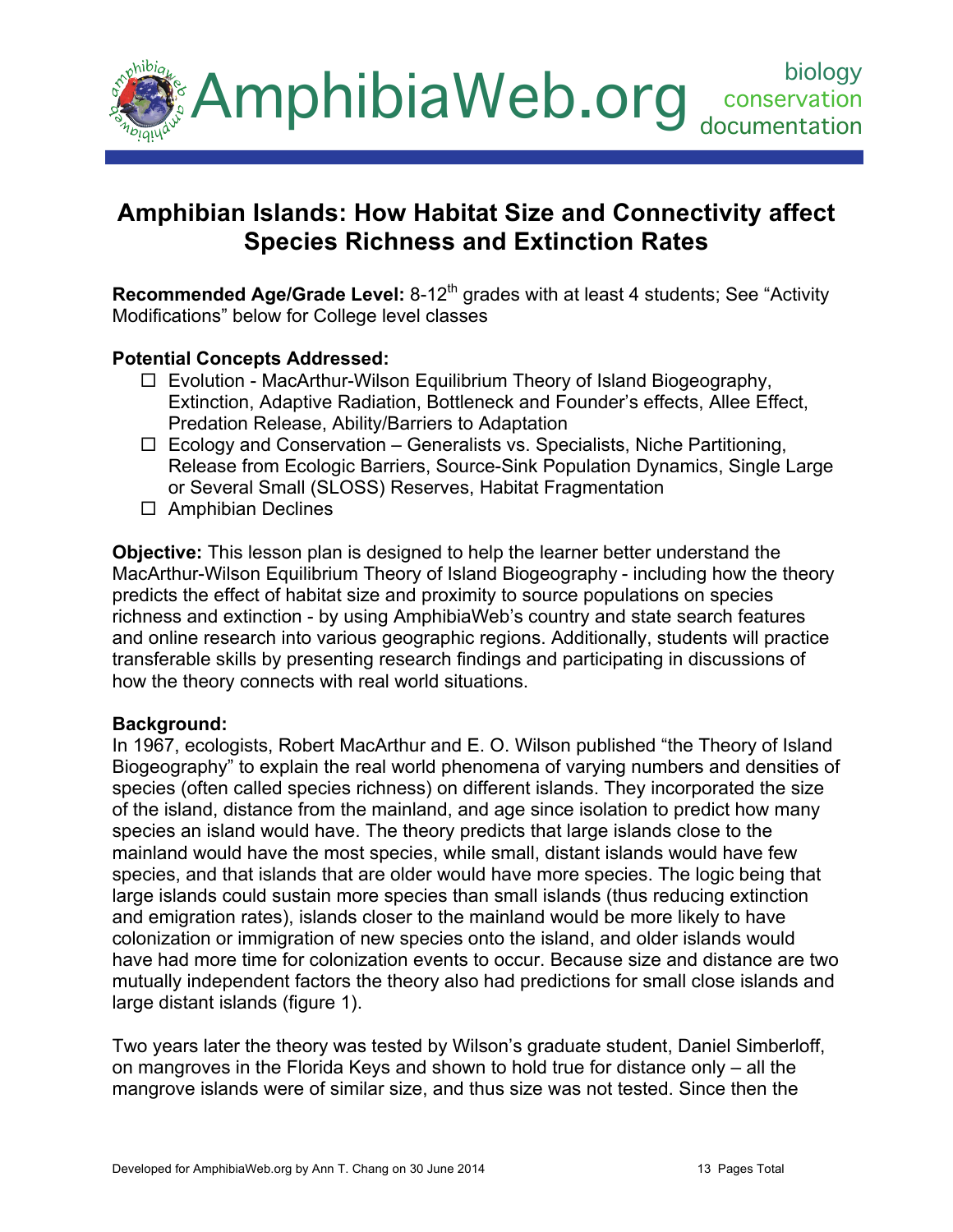Theory of Island Biogeography has been used to explain other species richness questions in areas where a species habitat is isolated, such as mountain-tops, and ponds and lakes. The theory has also been used to discuss how to set up optimal reserves for conservation purposes.



#### **Figure 1:** Rate of change in species number via extinction, colonization, immigration, and emigration predicted by the Theory of Island Biogeography for different sized islands with varying distances from the mainland where a) indicates the number of species found on small islands close to the mainland, b) indicates small islands far from the mainland, c) indicates large islands near the mainland, and d) indicates large islands far from the mainland. The rate of change shown here is a generalization and can have different slopes to indicate more gradual or rapid rates of change. Additionally islands could differ in distance to the mainland or size, which would be indicated by curves move upward and toward the center or downward and away from the center.

# **Materials/AWeb Pages Needed:**

- $\Box$  Sample Prompts (See below)
- AmphibiaWeb Search page http://amphibiaweb.org/search/index.html
- $\Box$  Access to the internet

**Length of Time for Activity:** 5 days, or see modifications at the end of this document for a shortened version.

**Set-up:** Determine and print prompts for countries to research. Assign individuals or groups countries. Keep in mind some countries (like India) have a large number of species and may need more time to research or larger groups.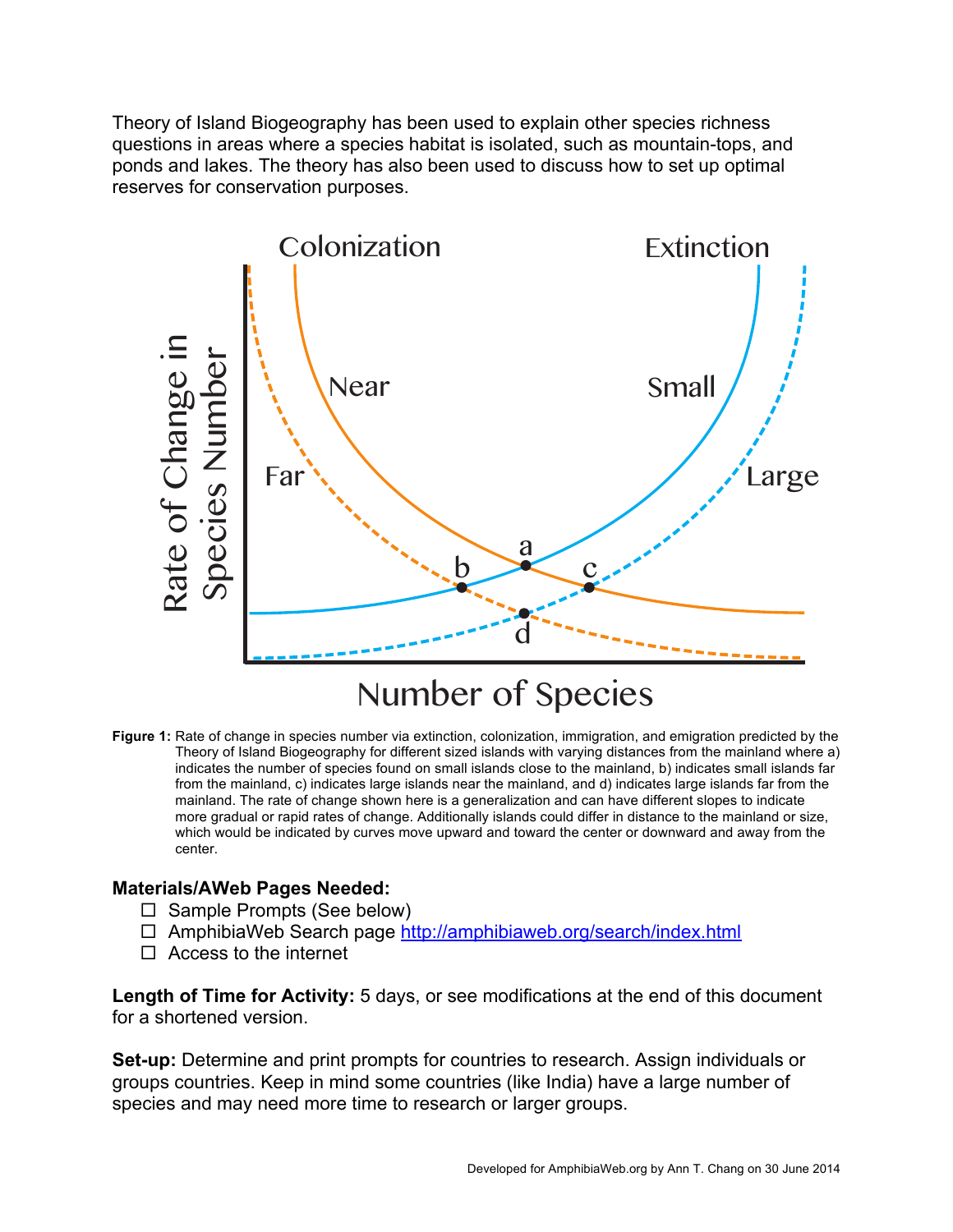## **Procedure:**

Individuals or groups of students will be given a prompt (see samples below) outlining a country or region in which amphibian decline may be a concern. Students will find the total number of species in their country or region using the AmphibiaWeb Country or State Search Options. Included in that search, students will determine the number of endemic species, the proportion or total number of species that are at risk of extinction and/or are extinct, and find what causes of decline are most prevalent (potentially by sub-setting for countries with high species diversity). After gathering information on AmphibiaWeb students will also research their assigned country over the course of several days to answer the following questions individually:

- 1. Are there any amphibian declines in your country? What is the general cause of declines in Amphibians in your country? How might the declines be alleviated?
- 2. How might the Theory of Island Biogeography apply to the causes of decline in your country? Hint: Are there geographic barriers in your country that create patches of habitats? Is your country an island or mainland? If it's an island, how far is it from the closest mainland?

Students will then present and discuss their findings to other students with different countries:

- a. Compare your country with another group that shares a broad geographic region with you. Do your countries share the same species? Do you have similar answers for questions (1) and (2)? What does this tell you about your region and your country? Why might your answers to question (1) and (2) differ?
- b. Compare your country with a group that has a very different geographic region. Do your countries share the same species? Do you have similar answers for questions (1) and (2)? What does this tell you about your region and your country? Why might your answers to question (1) and (2) differ?

Lastly, to wrap up the activity, bring the whole group together for a large discussion to see if/ensure that some of the above concepts have been touch upon. For suggested discussion questions see below.

Suggested Multi-day Schedule:

**Day 1 and 2** – Introduction of assignment and research using AmphibiaWeb.org and other country information (potentially at home or in computer labs) **Day 3** – Small Group Presentation and Discussion: Question 1 - Regional comparisons of declines

**Day 4** – Small Group Presentation and Discussion: Question 2 - Non-regional comparisons of declines.

**Day 5** – Whole group Discussion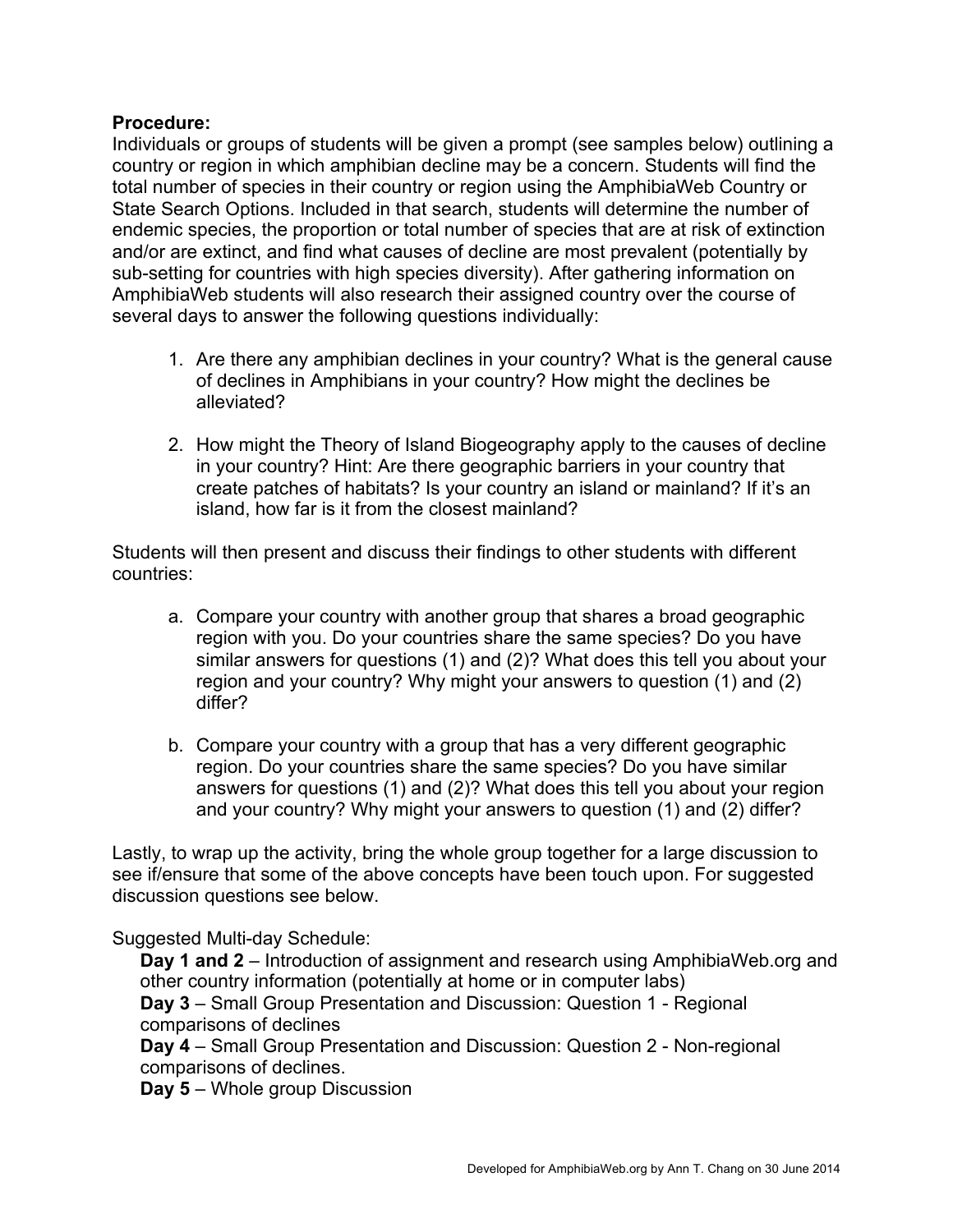Suggested Countries: (See sample prompts at the end of this document)

- 1. Costa Rica (199 species/56 endemic species) pair with Puerto Rico
- 2. Puerto Rico (26/14) pair with Costa Rica
- 3. United Kingdom (15/0) pair with France
- 4. France (42/4) pair with the United Kingdom
- 5. Italy  $(48/14)$  pair with Malta
- 6. Malta  $(2/0)$  pair with Italy
- 7. Turkey  $(35/11)$  pair with Cyprus
- 8. Cyprus (3/0) pair with Turkey
- 9. Equatorial Guinea (50/2) pair with Sao Tome and Principe
- 10.Gabon (96/6) pair with Sao Tome and Principe
- 11.Sao Tome and Principe (7/7) pair with Equatorial Guinea and/or Gabon
- 12.Mozambique (69/0) pair with Madagascar, Mayotte, and/or the Seychelles
- 13.Tanzania (200/89) pair with Madagascar, Mayotte, and/or the Seychelles
- 14.Madagascar (296/293) pair with Mozambique and/or Tanzania. Note: Madagascar has more species than adjacent mainland countries because of differences in biomes. This can lead to a discussion of the effect of habitat and niches on species richness as well as vicariance.
- 15.Mayotte (1/0) pair with Mozambique and/or Tanzania
- 16.Seychelles (12/11) island chain, pair with Mozambique and/or Tanzania
- 17.India (347/246) pair with Sri Lanka
- 18.Sri Lanka (120/101) pair with India
- 19.China (396/256) pair with Taiwan
- 20. Taiwan  $(42/18)$  pair with China
- 21.Australia (238/217) pair with New Zealand
- 22.New Zealand (7/4) pair with Australia
- 23.Also consider the **U.S. State** of Hawaii, which only has introduced amphibians to enable discussion of isolated island chains and modern transportation (7/0)

## Caveats:

- $\Box$  Be sure students determine if species are introduced (which can be found on individual species accounts) as it is not explicit in the search results.
- $\Box$  When choosing island countries, be sure to only pick islands that are single countries. Islands that are part of a mainland country will show species for the whole country rather than just the island. Islands composed of several islands will not specify endemics to specific islands. And islands that contain multiple countries will only give search results for countries not the whole island.
- $\Box$  Related to the previous point, the Philippines and Papua New Guinea (along with Madagascar) are the most species rich islands, but they are composed of several disperse islands and divided into two countries respectively. Thus they are not appropriate for this exercise.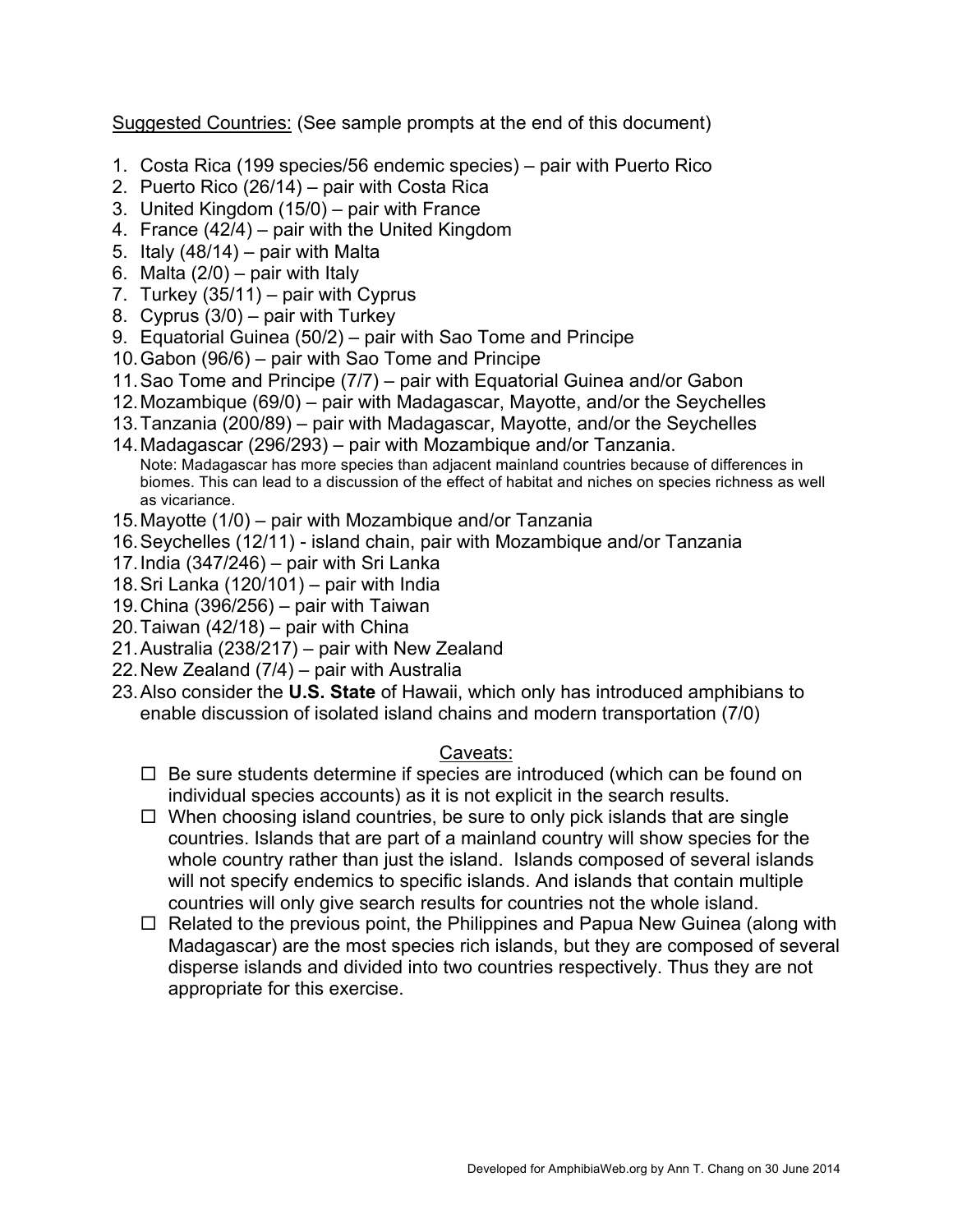**Discussion Questions:** Please note this list is not exhaustive and we welcome your comments or suggestions on more discussion questions.

#### Basic Questions (with sample answers):

Amongst the islands researched, which islands had the most species? Does this fit with MacArthur-Wilson's theory? What might be some reasons your islands do or don't?

Sample answer: In addition to larger islands being able to sustain more individuals and more species and closer islands having more source material for more species, the latitude of the islands may play a role in real life. As ectotherms, few amphibians can live in very cool climates. Thus islands closer to either pole are less likely to have high amphibian richness in comparison to islands along the tropics are more likely to have high amphibian richness.

What are some reasons that larger island size contributes to greater species richness?

Sample answer: Larger islands have more resources allowing for a higher carrying capacity. Additionally, larger islands have greater potential for more niches (or diversity of habitats) that would allow for niche partitioning of species and adaptive radiations (a great example of this is in the anole group of lizards). On the other hand, small islands are more likely to suffer from Allee Effects problems associated with small population size, such as individuals being unable to find each other for mating and greater risk of inbreeding – or genetic drift – the loss of genetic variation due to random events such as natural disasters or loss of habitat through man-made events.

What are some reasons islands closer to the mainland would have greater species richness?

Sample Answer: When islands are closer to the mainland they are more likely to have immigration onto the island and emigration off. Increased immigration allows for greater genetic diversity from more "founding" events and quicker recolonization after disasters. Emigration to the nearby mainland helps the chances of survival of individuals when the carrying capacity of the island is reached because they have a better chance of successfully leaving the island. Both immigration and emigration help increase genetic diversity of the species on both the island and mainland. The effect of movement can also be beneficial in tight clusters of islands, but to a smaller extent. However, increased genetic exchange may not always be beneficial. If selection pressures of different populations are very different or opposing, immigration and emigration would cause the lost of local adaptations and could actually be detrimental to the migrating individual or to local populations if several migrating individuals were to successfully reproduce.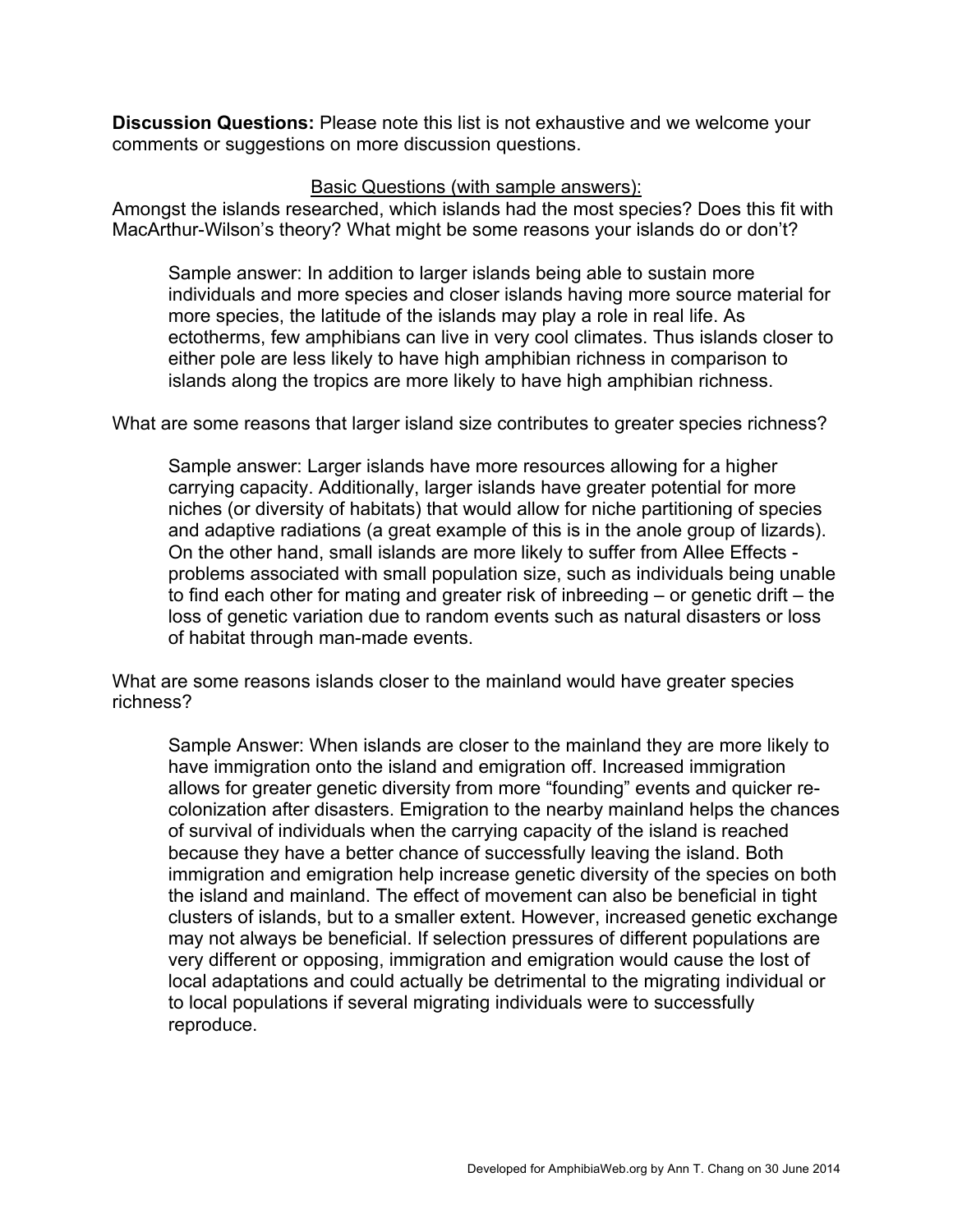In what instances might an island have greater species richness than the mainland?

Sample Answer: An island could have greater species richness if its habitat is significantly different than the mainland and better suited for a particular type of species. The best example of this is that Madagascar, which has six climate regions and many rivers, has more amphibian species than the closest mainland countries, which are largely desert climates. Another extreme and theoretical reason an island could have more species is if the island is a natural reserve while the mainland is highly degraded or has experienced a large scale natural disaster.

## Evolution Questions:

What characteristics do you think would be necessary for a species to colonize a newly formed island?

What features on the island and/or of the species would allow a species to undergo adaptive radiation once it settled on an island?

How might increased global transportation affect immigration rates to islands? What consequences does this have on food webs, local ecology, and the evolutionary potential of introduced species?

## Ecology and Conservation Questions:

Island Biogeography has been used to debate reserve management for conservation purposes. The main debate is whether to have one large reserve or several small reserves that are near each other (this debate is often abbreviated to SLOSS for Single Large or Several Small). What are some of the pros and cons for both types of reserves?

Habitat fragmentation is a major cause of amphibian declines. How might this affect your stance on the SLOSS debate? What might you do to alleviate habitat fragmentation if you could only have several small reserves?

In some cases, patches of habitat may appear to be appropriate but actually lack an essential feature for a species' survival. In terms of Island Biogeography, these patches, or islands, stay occupied because of emigration from the "mainland". This is called source-sink population dynamics, where the source is the mainland and the sink is the island. How would you identify this dynamic, and if your reserve is a sink, how would you fix it?

## **Activity Modifications:**

- $\Box$  Reduce activity to a 2-day activity by:
	- o Choosing a smaller geographic area to focus on and not exploring the country's background. Suggested regions include: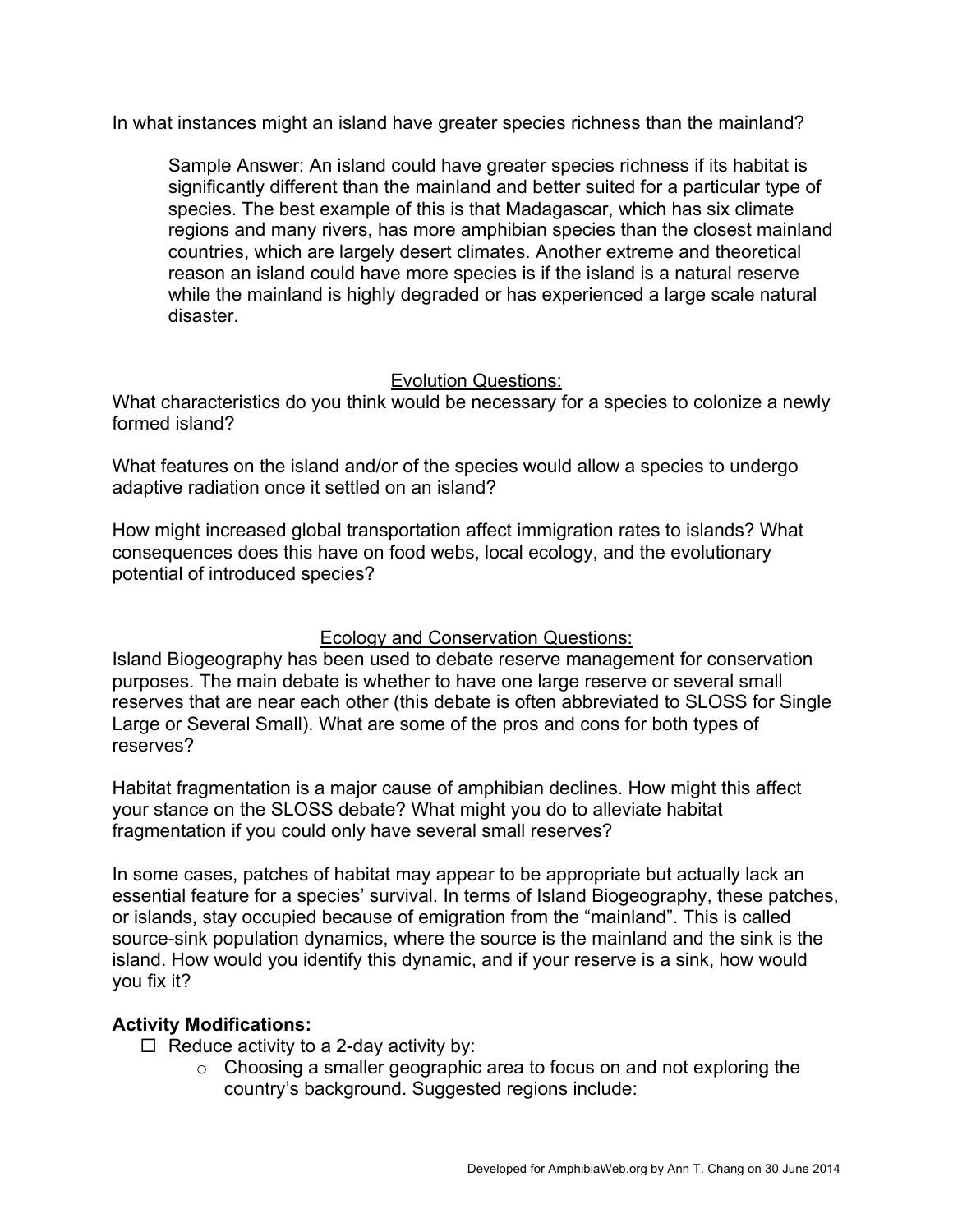- Caribbean island countries and surrounding mainland countries
- **India, Sri Lanka, and the Maldives**
- Tanzania, Mozambique, Madagascar, Mayotte, Comoro Island, Seychelles, Reunion, and Mauritius – be prepared to discuss the effect of different biomes and vicariance
- o Having students look up the species decline at home and spend the first day in small group discussions and the second day on whole group. discussions covering 1-5 of the potential concepts in further detail.
- $\Box$  Grades 11 to College Modifications:
	- $\circ$  Instead of or in addition to the group discussion, have students write essays taking a position on SLOSS given their understanding of Island Biogeography.
	- o Include Hawaii and have an extended discussion about how global transportation affects conservation efforts. Be sure to include benefits, such as ease of translocations and increase genetic diversity, as well as detriments, such as introducing invasive species. Alternatively, use this as an essay prompt.

# **References/Further Reading:**

Allee W.C., Bowen E. 1932. Studies in animal aggregations: mass protection against colloidal silver among goldfishes. Journal of Experimental Zoology 61(2):185–207.

Losos, J., Rickefs, R. 2010. Theory of Island Biogeography Revisited. Princeton Univ Press.

Pulliam, H.R. 1988. Sources, sinks, and population regulation. American Naturalist 132:652-661.

MacArthur, R.H., Wilson, E.O. 1967. The Theory of Island Biogeography, Princeton University Press

Simberloff, D.S., and Wilson, E.O.1969. Experimental Zoogeography of Islands: The Colonization of Empty Islands. Ecology 50:278–296.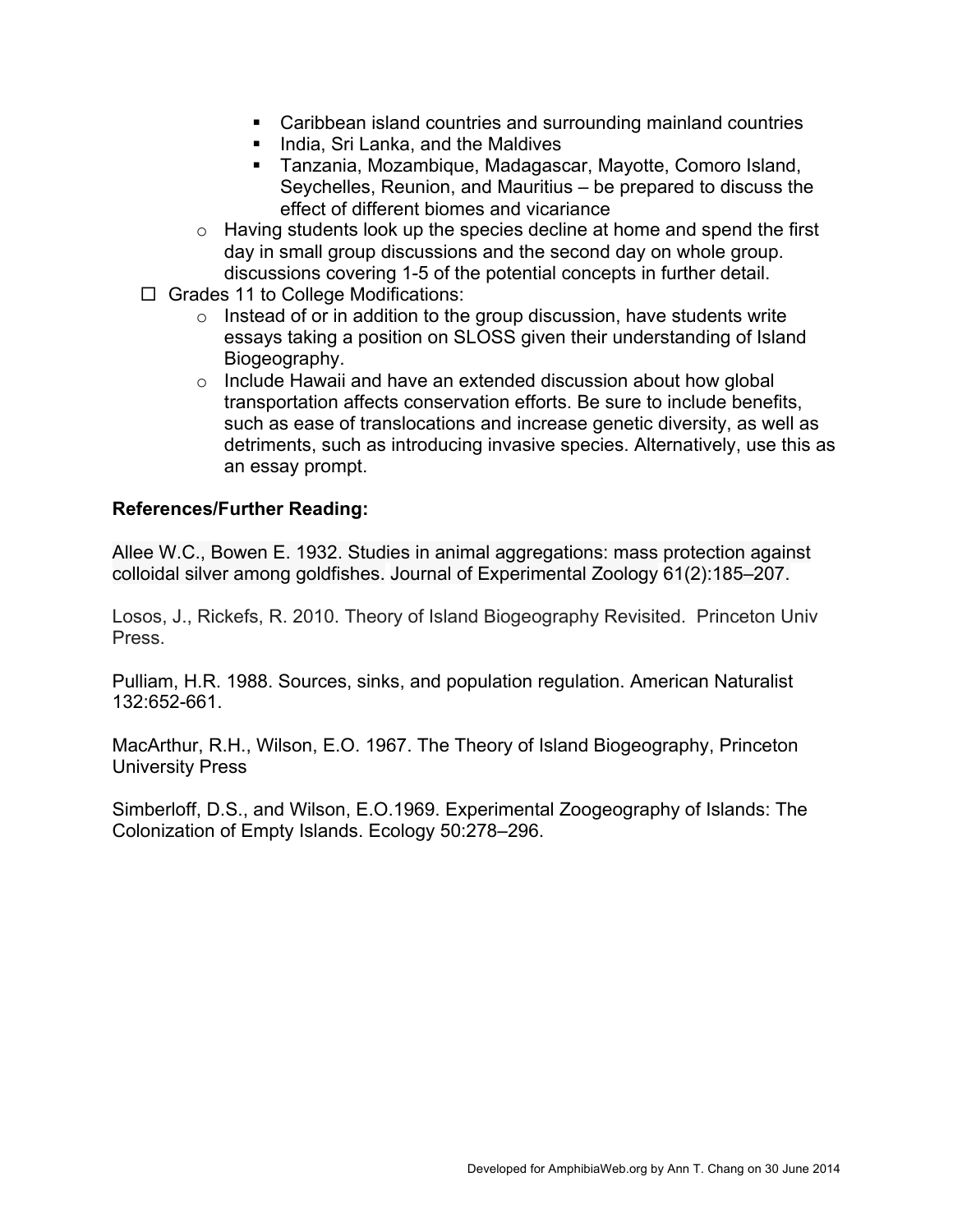You are a citizen scientist in **Costa Rica**. You have been finding fewer and fewer species of amphibians in your area over the last two decades. Finding out about AmphibiaWeb.org, you decide to investigate your observation on the website; are the declines real or could it be individual error?

1. Are there any amphibian declines in your country? What is the general cause of declines in Amphibians in your country? How might the declines be alleviated?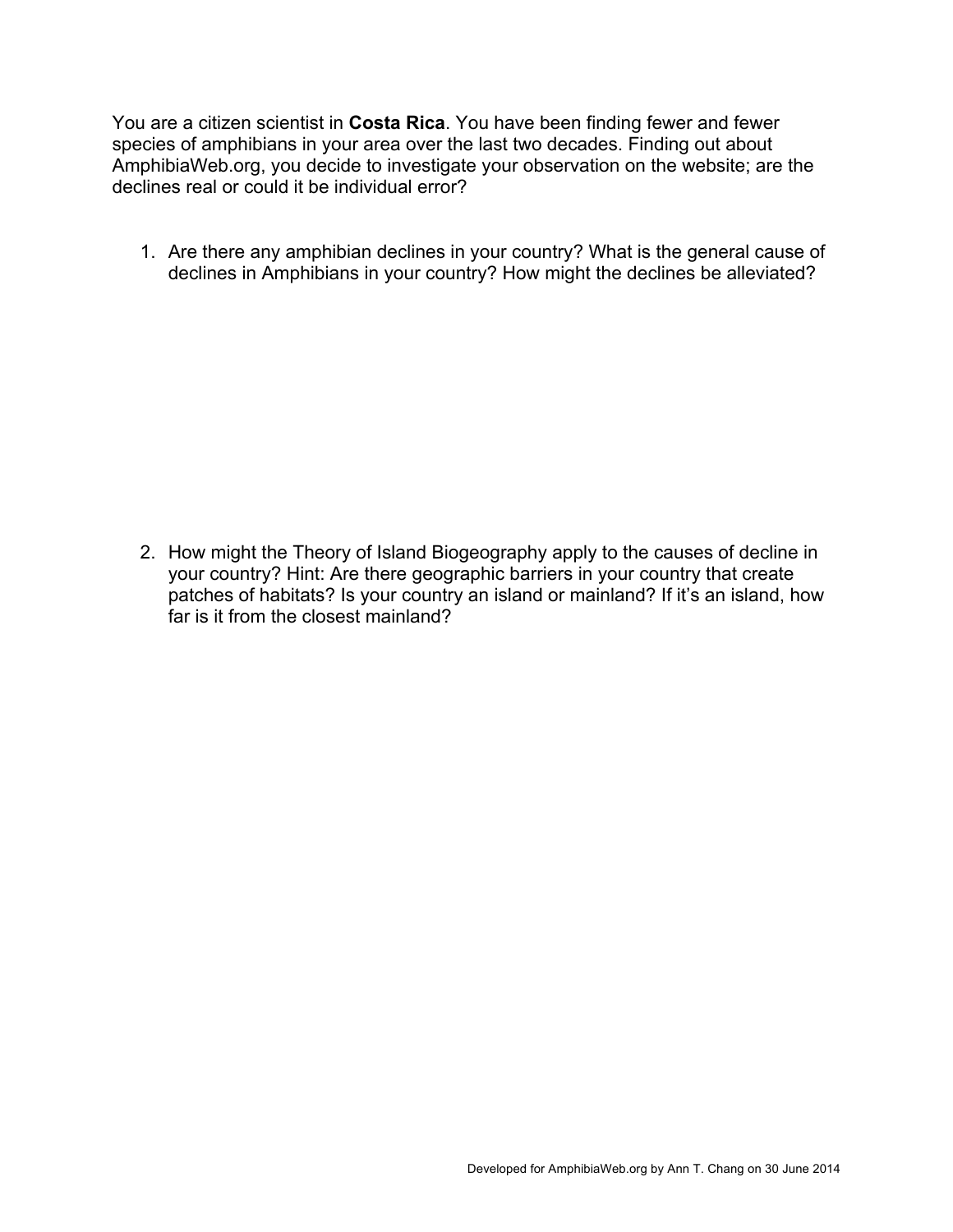You are a researcher in **Puerto Rico**. You notice that some of the salamanders you study are just as easy to find as always, but other species are becoming more rare. Using AmphibiaWeb.org as a resource, find out which species are in decline and which are doing well.

1. Are there any amphibian declines in your country? What is the general cause of declines in Amphibians in your country? How might the declines be alleviated?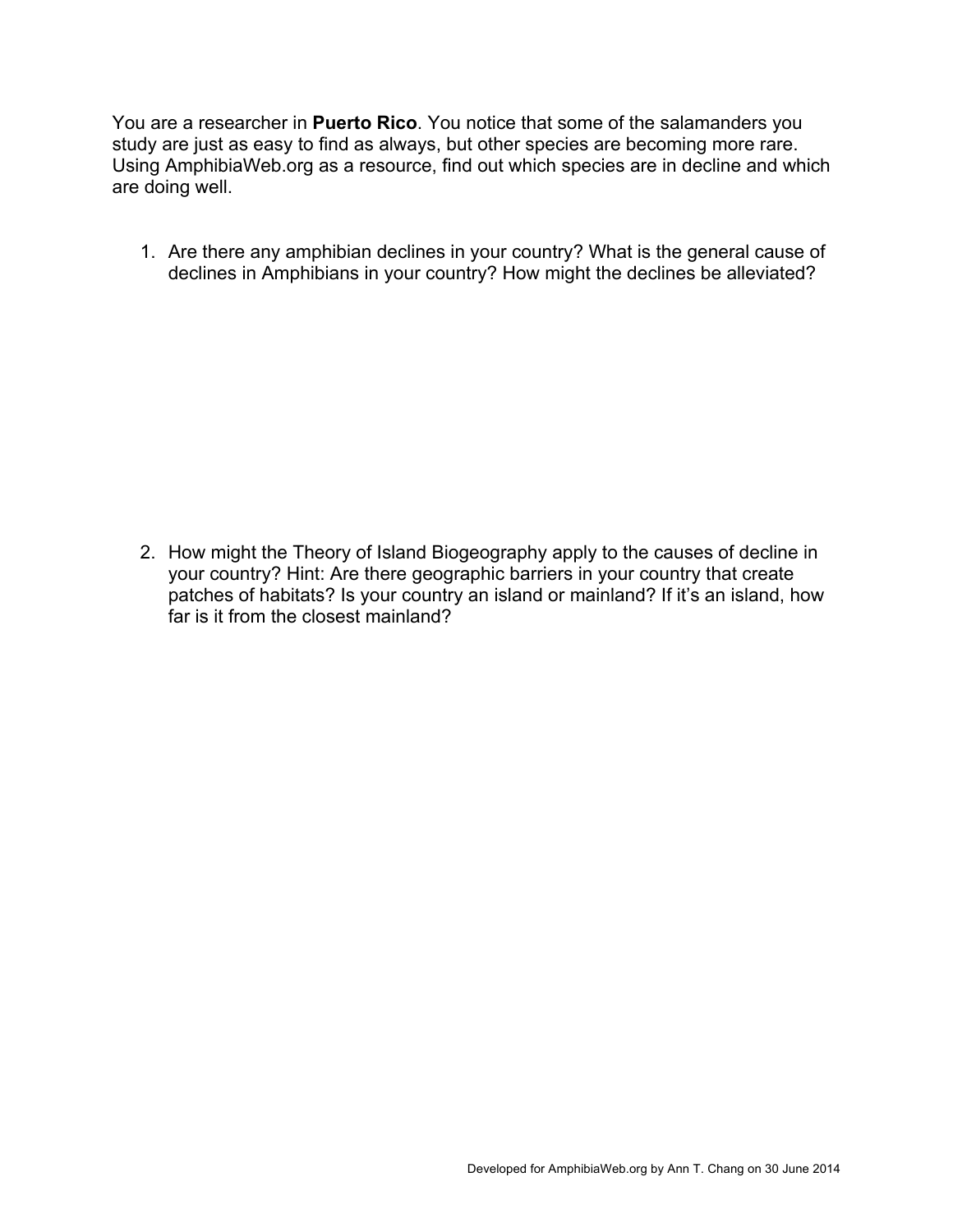You are a student in **India**. You just learned about amphibian declines and AmphibiaWeb.org in class. You're curious about how well amphibians are doing in your country and decide to investigate.

1. Are there any amphibian declines in your country? What is the general cause of declines in Amphibians in your country? How might the declines be alleviated?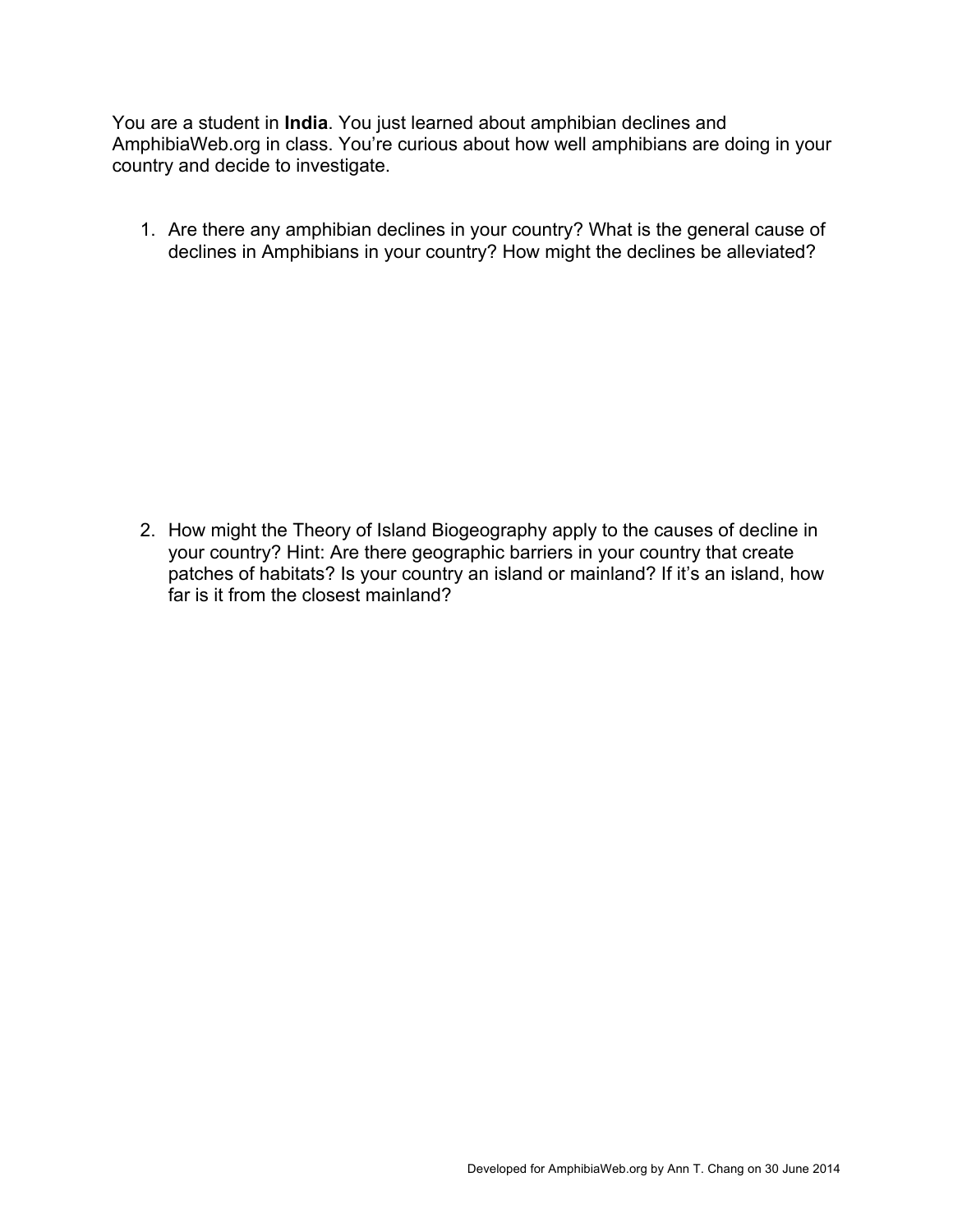You are a researcher in **Sri Lanka**. Aware of habitat modification in your area and global amphibian declines, you decide to investigate how the local amphibians are faring by using AmphibiaWeb.org.

1. Are there any amphibian declines in your country? What is the general cause of declines in Amphibians in your country? How might the declines be alleviated?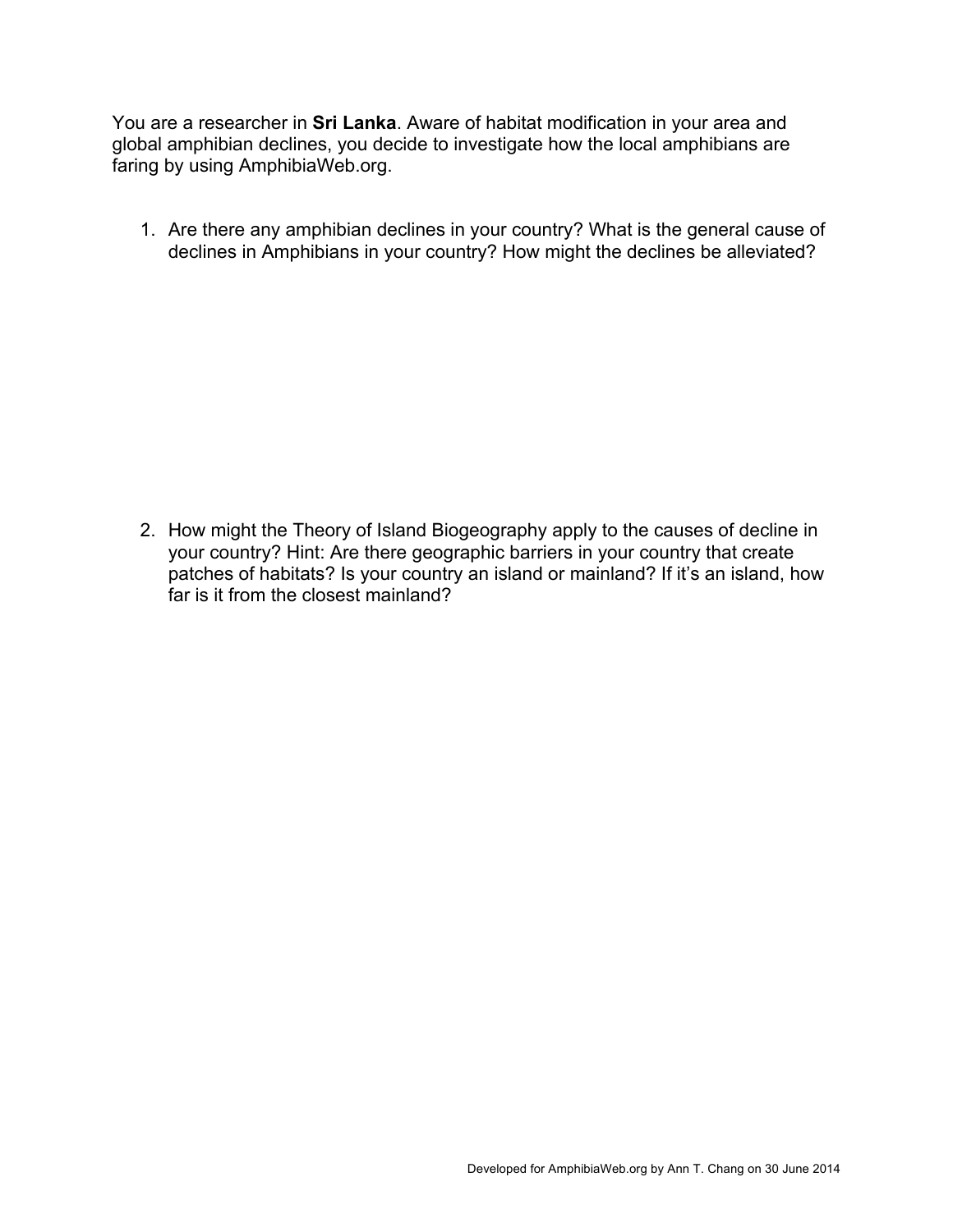As a researcher in **Australia**, you are aware of problems with Cane Toads (*Rhinella marina*) on the continent but want to know what other threats amphibians face. Using AmphibiaWeb.org, estimate or find the major causes of amphibian declines.

1. Are there any amphibian declines in your country? What is the general cause of declines in Amphibians in your country? How might the declines be alleviated?